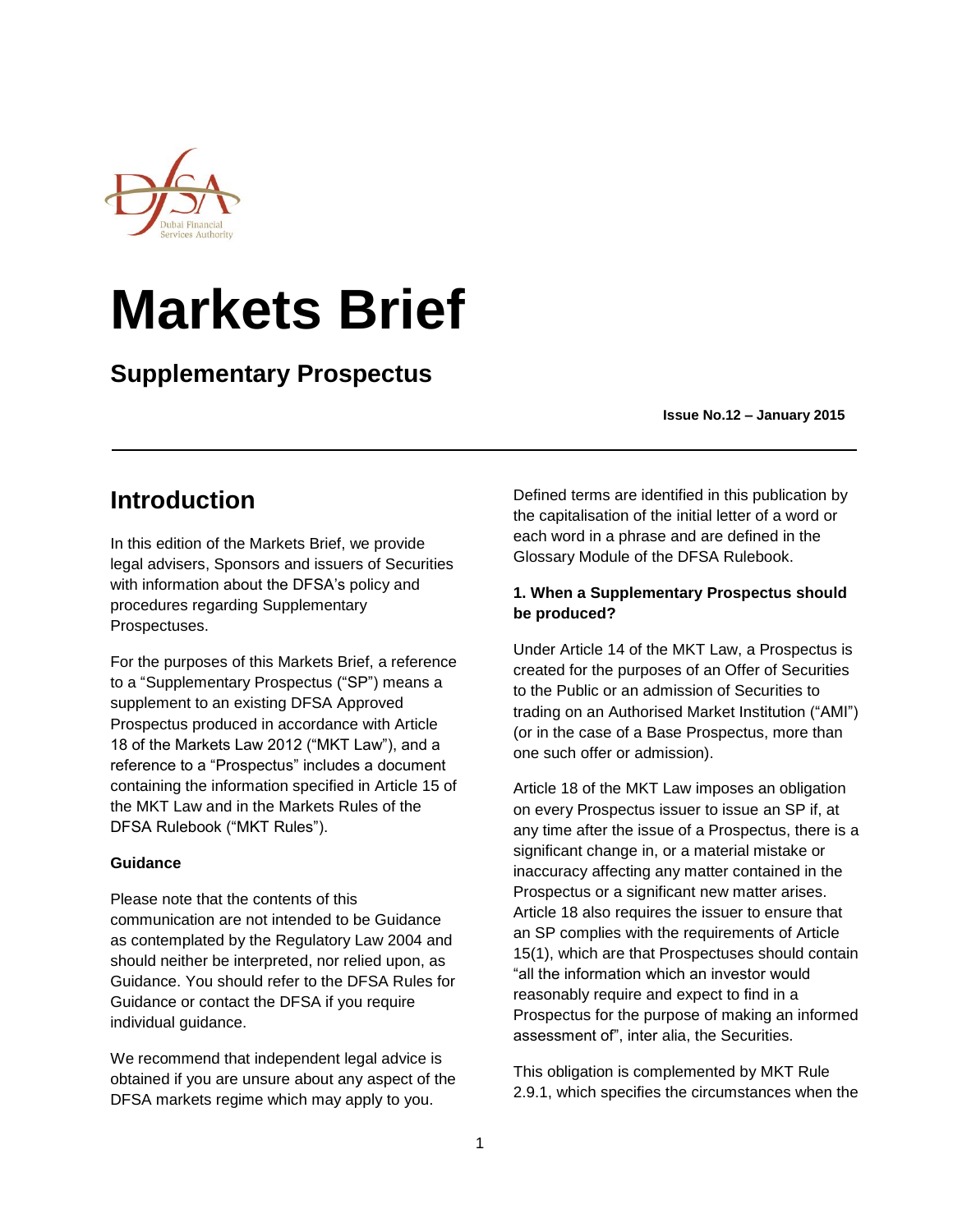publication of an SP must be made. It also makes it clear that an SP is required during the period in which a Prospectus is considered to be "current". Under MKT Rule 2.6.4(2), a Prospectus is considered to be current for a period of 12 months beginning from the date on which the Prospectus was approved by the DFSA. However, readers should note the DFSA policy expressed in section 2 below.

#### **2. DFSA policy on production of an SP**

Although a Prospectus is considered to be current for a period of 12 months from the date of approval, in respect of a standalone or "singleuse" Prospectus, as a matter of policy the DFSA would not expect to receive an SP from an issuer after:

- a) the closure of the offer to the public to which the Prospectus relates; or
- b) the time when trading in those Securities on an AMI begins (whichever is later).

This is provided that the matter which would require the issue of an SP can be adequately disclosed to the market by way of a market disclosure. This is the same for debt or equity.

For a multiple-use Prospectus, such as a Base Prospectus for a debt issuance programme, which is used by an issuer to undertake multiple issuances of Securities over the life of the programme, an SP may be required at any time during the life of the programme prior to an issuer making a new offer/issuance under the programme. Note, however, that a new Base Prospectus (updating the original Base Prospectus) is required after expiry of the 12 month period of the original debt issuance programme.

#### **3. Significant changes or new matters**

The test for what new matter, change, mistake or inaccuracy would require the publication of an SP in respect of an existing Prospectus is the same as the test to assess whether disclosure is

required in a Prospectus – i.e. whether or not the information disclosed enables investors to make an informed decision with respect to the Securities to which the disclosure relates (see Article 15(1) of the MKT Law).

Accordingly, the terms "significant' and "material" should be assessed according to the same qualitative or quantitative criteria used when drafting a Prospectus. For example, we will not approve an SP drafted purely to clarify or revise drafting in the original Prospectus if neither materiality nor relevance to an investor can be established with regards to those changes. However, clarification in an SP to remove an actual potentially ambiguous or confusing statement in the Prospectus would be acceptable.

### **4. Changing the terms and conditions of the original Prospectus**

In certain circumstances, an SP may be used to change the terms and conditions of the original Prospectus. For example, if the changes to be introduced are purely technical in nature such as (i) the number of Securities offered, (ii) the proposed date of allotment, (iii) the offer period, (iv) the addition of a new venue for trading, or (v) the procedure for the exercise of pre-emption rights, the DFSA would consider that such changes should be included in and implemented through an SP. In this respect, it is equally important that the changes relate to the same Securities as described in the original Prospectus and that the Prospectus remains valid.

Similarly, in the case of a debt issuance programme, a Base Prospectus allows numerous offers and admissions to be made over a period of 12 months from the date of its approval, but only if each offer or admission is made under the terms and conditions already specified in the Base Prospectus. The DFSA will allow limited changes to be made to a Base Prospectus using an SP only where we are satisfied that it is relevant for a Security holder and clearly relates to a matter described in the Base Prospectus that the DFSA had previously approved.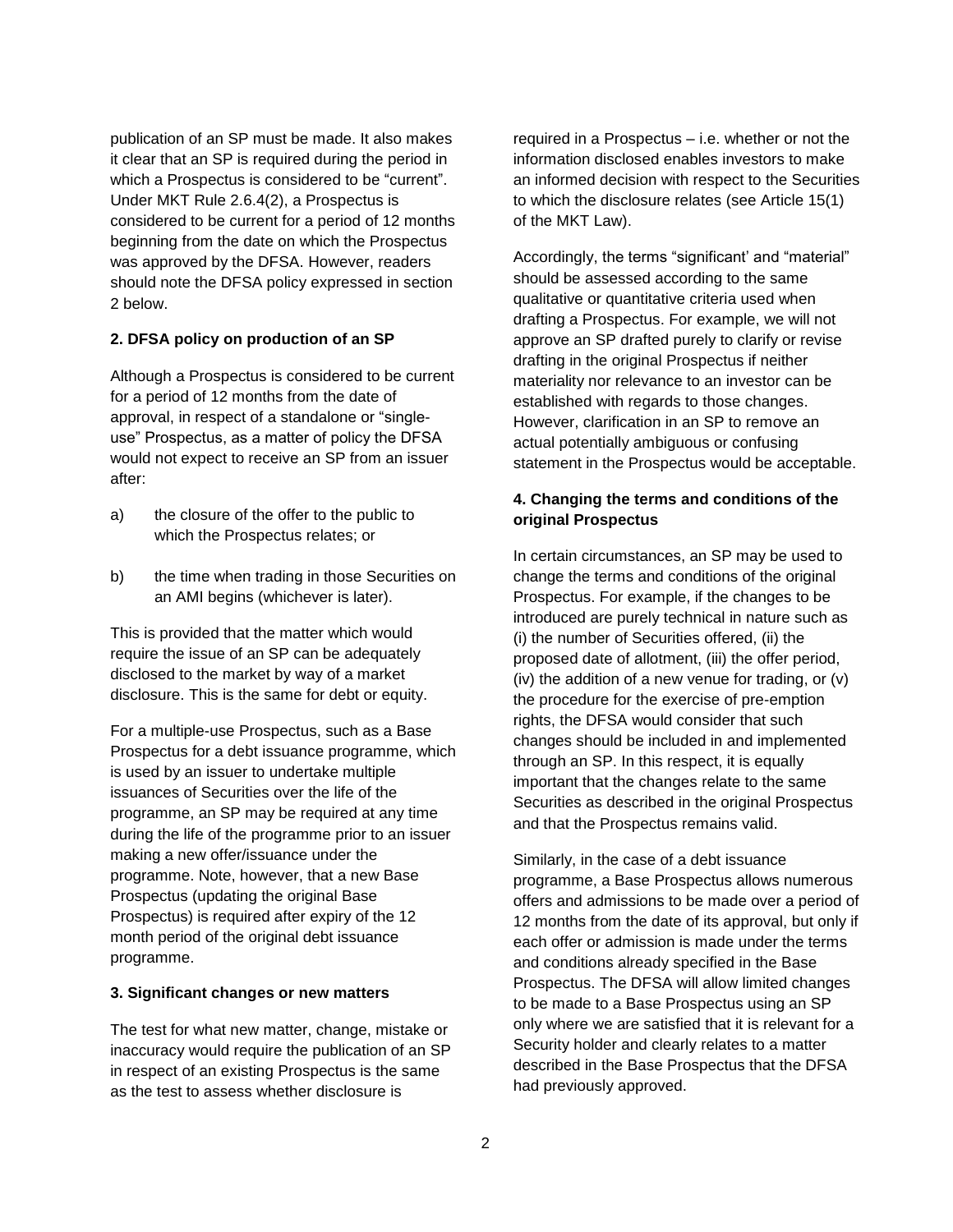However, an SP may not be used:

- (a) to launch an offer of entirely new Securities or an admission of such Securities to an AMI which are not related to those already specified in the original Prospectus;
- (b) to change the existing terms and conditions of the Securities if the resultant change means that the Securities are manifestly no longer the same type of Securities as envisaged in the original Prospectus; and
- (c) to launch a new offer or create a new admission event unrelated to the one anticipated in the original Prospectus.

The rationale for the above is that the original Prospectus will have been drafted for a specific offer or admission event and, therefore, it should contain all relevant information in relation to such activities. An SP should be used to update the market, during the life of the Prospectus, about material changes to the Securities and/or the issuer or to correct any mistake or inaccuracy in the Prospectus.

Therefore, changes introduced in an SP should not be such that their effects, when taken together, change the nature of the Securities such that new Securities are created. When a fundamentally new Security is created, a new Prospectus will have to be produced. In assessing the changes proposed in an SP and its impact on the nature of the Securities, the DFSA would take into account factors such as whether the change is a response to external events, the nature of the Security, economic impact of the proposed changes, and whether the proposed changes are purely technical.

#### **5. Best practice during offer period**

Under MKT Rule 2.9.3, when an SP has been filed during an Offer Period, subscribers or persons who have offered to purchase Securities have the right to confirm or withdraw any subscription or offer made on the basis of the original Prospectus. They may do so within 7 days from the date of the receipt of the SP in which to confirm or withdraw its subscription or offer.

However, to ensure investors are not unconditionally allotted Securities, we consider it to be best practice to suspend the offer between the trigger event and the actual publication of an SP in certain circumstances. For example, where an offer is actively marketed or where the Securities are allotted immediately, such that the investors who completed their purchase before an SP was published would not benefit from the withdrawal rights, suspension of the offer is encouraged.

For the record, in relation to a Base Prospectus, we do not consider that the requirements of MKT Rule 2.9.3 would be applicable in respect of:

- (a) existing Security holders who have purchased Securities prior to the new offer/issuance, and
- (b) an SP where there are no offerees i.e. where the SP updates a Base Prospectus but where no offer has been made at the date of approval of the SP.

#### **6. Failure to issue an SP**

Article 20(1) of the MKT Law prohibits a person from making a Prospectus Offer if, *inter alia*, there is a misleading or deceptive statement or any material omission from the Prospectus, or a significant new matter or a significant change in circumstances that requires a Supplementary to be issued. Failure to issue an SP may expose an issuer (and any other person held liable for a Prospectus) to a stop order, enforcement action by the DFSA and to compensate Security holders for loss or damage suffered as a result of the failure to issue an SP. If a person is unsure whether they may need to issue an SP they should seek legal advice or contact the DFSA to request individual guidance.